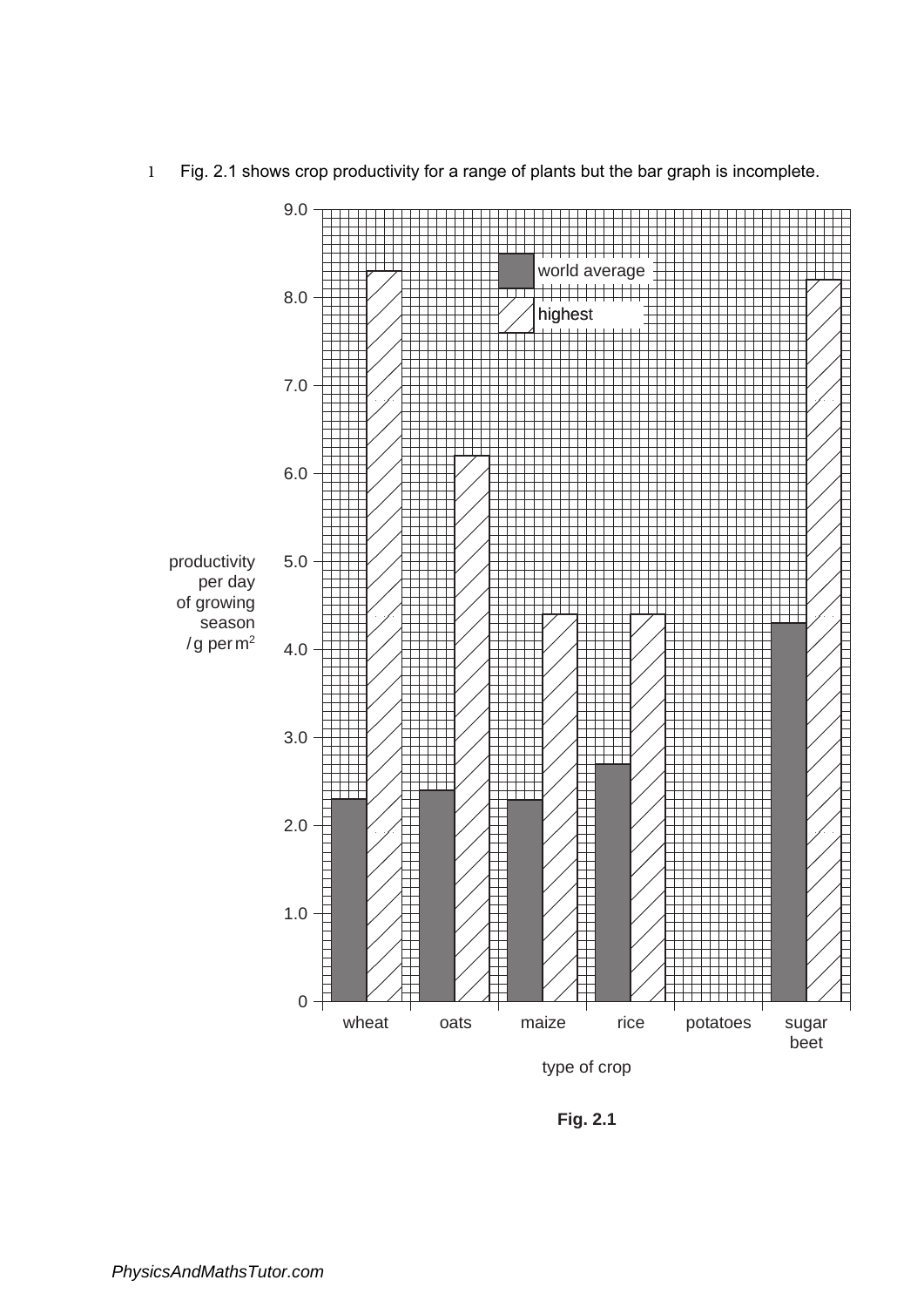(a) Complete Fig. 2.1 using the following data.

(b) State which crop has

| crop     | productivity per day of growing season/g per $m2$ |               |
|----------|---------------------------------------------------|---------------|
|          | world average                                     | highest yield |
| potatoes |                                                   | 5.6           |

| ×<br>. . |  |
|----------|--|
|          |  |

- (i) the highest average productivity, (ii) the greatest difference between the average yield and the highest yield. [2] (c) Outline how modern technology could be used to increase the productivity of a crop from the average yield to a high yield.
	- [3]

(d) When the yield is measured, dry mass is always used rather than fresh mass. Suggest why dry mass is a more reliable measurement than fresh mass.

[1]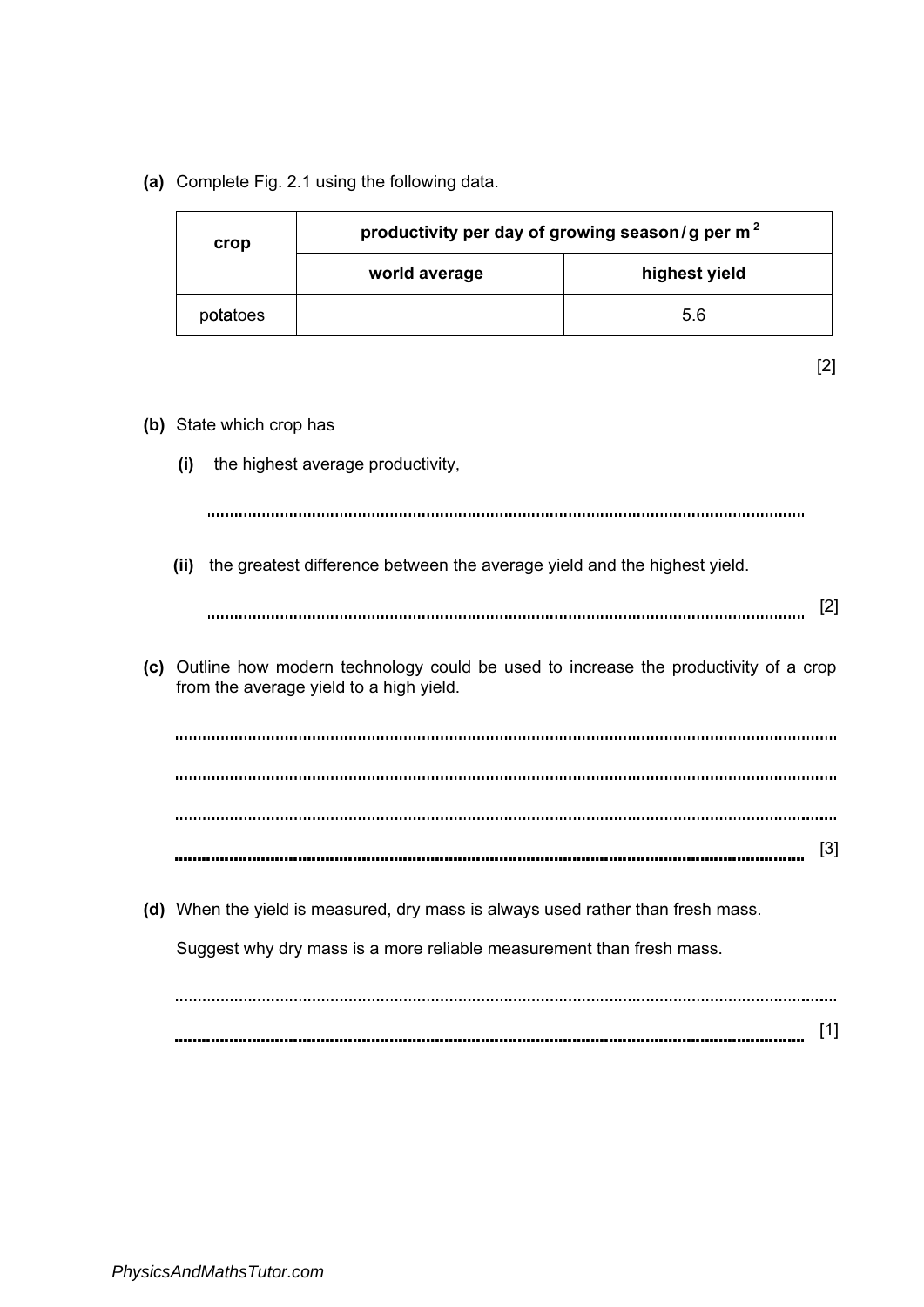(e) Maize is often used to feed cows, which are grown to provide meat for humans.

Explain why it is more efficient for humans to eat maize rather than meat from cows that have been fed on maize.

[3] (f) (i) Complete the equation for photosynthesis. light energy  $6CO_2 + 6H_2O$   $\longrightarrow$   $C_6H_{12}O_6 + \dots$ [1] (ii) Describe how leaves are adapted to trap light. [2] (iii) With reference to water potential, explain how water is absorbed by roots. [3] (iv) Explain how photosynthesising cells obtain carbon dioxide. [2] [Total: 19]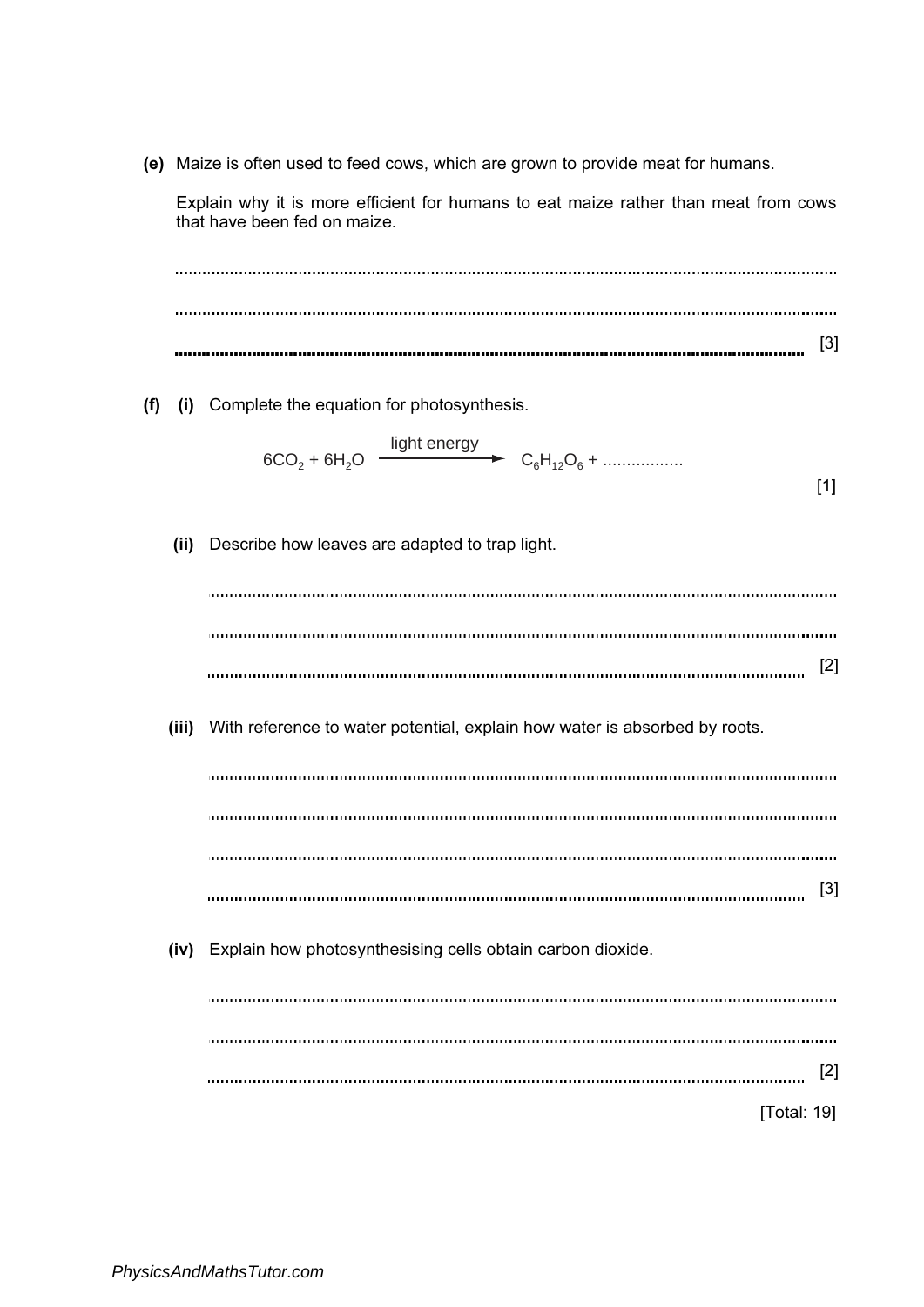2 The Ruddy duck, Oxyura jamaicensis, is a native of America.

A flock of 20 birds was introduced into Britain from America before 1950.

The original flock settled quickly in their new habitat and started breeding. Numbers now exceed 6000.

The White-headed duck, Oxyura leucocephala, (a native of Spain) is a closely related species to the Ruddy duck.

Female White-headed ducks are more attracted to male Ruddy ducks than to males of their own species.

Cross-breeding between the two species produces a new variety of fertile duck.

The White-headed duck is now threatened with extinction.

Some conservationists are considering a plan to kill the British population of Ruddy ducks to prevent the White-headed duck becoming extinct.

Fig. 6.1 shows a male Ruddy duck.



Fig. 6.1

(a) State two features, visible in Fig. 6.1, that distinguish birds, such as the Ruddy duck, from other vertebrate groups.

| 2    |                                                                                                                                           | [2] |
|------|-------------------------------------------------------------------------------------------------------------------------------------------|-----|
|      | (b) (i) With reference to an example from the passage, describe what is meant by the<br>term binomial system.                             |     |
|      |                                                                                                                                           |     |
|      |                                                                                                                                           | [2] |
| (ii) | State two reasons, based on information in the passage, why the Ruddy duck and<br>White-headed duck are considered to be closely related. |     |
|      |                                                                                                                                           |     |
|      |                                                                                                                                           |     |
|      | 2                                                                                                                                         |     |
|      |                                                                                                                                           | [2] |
|      |                                                                                                                                           |     |